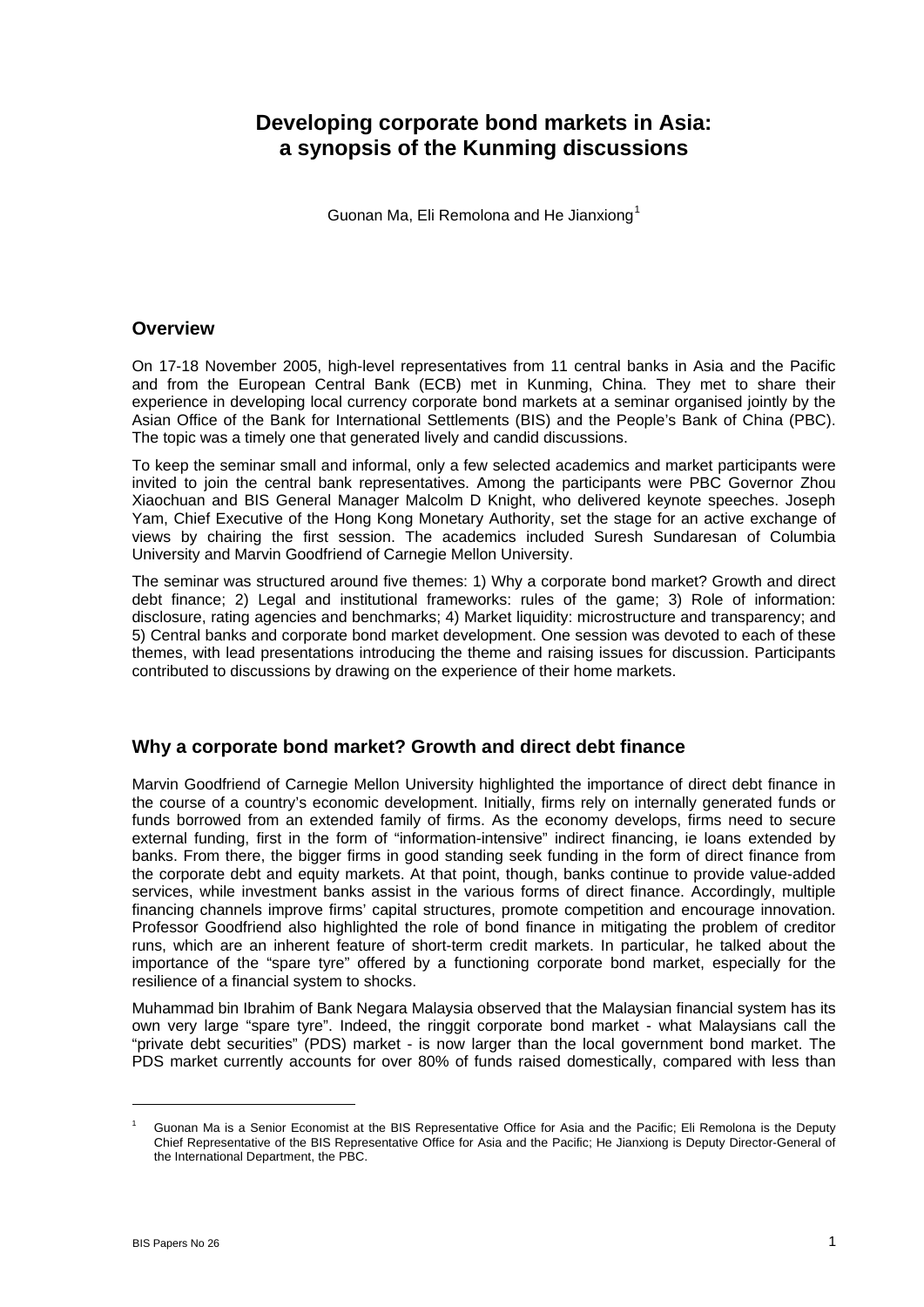half in 1997. In recent years, this market has been dominated by issuers from the infrastructure, construction and utility sectors. One of the fastest-growing segments of the market is the Islamic debt market, which now accounts for almost one-third of the PDS market. The maturities of Malaysian PDS issues range from one to 28 years, matching the needs of different issuers, but their relatively small issuance sizes may have contributed in some degree to market illiquidity.

Chandan Sinha of the Reserve Bank of India underscored the need and potential for developing India's corporate bond market. He emphasised five factors: 1) the existing bias of household financial savings towards bank deposits and government paper; 2) the dominant role of government bonds in the local debt market; 3) the heavy reliance of the corporate sector on bank borrowing; 4) the predominance of private placements over public offerings; and 5) an illiquid secondary market. In connection with this, Mr Sinha outlined the main obstacles to development of the Indian corporate bond market. First and foremost, there is a lack of market infrastructure and there are too few institutional investors on the demand side and too few quality issuers on the supply side. He enumerated some of the pre-conditions for further market development, including efficient government bond and money markets, a sound legal framework and the availability of hedging instruments. He suggested that enhanced transparency could lead to a big retail market for bonds.

Chuan Teck Lee of the Monetary Authority of Singapore illustrated how a robust corporate bond market can add to the depth of the capital market, even in a small economy. He outlined the measures taken thus far by Singaporean authorities to develop the market for both local currency and foreigndenominated issues. Between 1997 and 2004, the size of the Singapore corporate debt market expanded four-fold, with the result that the value of corporate securities outstanding is now about twice that of bank loans. The initiatives taken by the authorities to further develop the local bond market had three key objectives: 1) building a liquid government benchmark yield curve; 2) fostering the growth of an active secondary market, both for cash transactions and derivatives; and 3) encouraging issuers and investors, both domestic and international, to participate in the Singapore bond market. The Singapore case is interesting in that despite the small size of its economy, the authorities have made an effort to attract non-resident issuers in both local and foreign currencies as a way to enhance the size and depth of the corporate bond market.

Robert Breden of Morgan Stanley expressed his view as a market player on the role of the corporate bond market in broader financial market development. A public corporate bond market is important in fostering a credit culture, market discipline and observable benchmarks for issuers, bond investors and other providers of capital. It also offers access to longer-dated, unsecured financing for growth businesses. In addition, primary and secondary corporate bond spreads can be used by banks to assess mark-to-market (MTM) loan positions. However, Mr Breden noted that the current high liquidity and capitalisation of banks in Asia is pre-empting corporate bond markets, as firms have limited incentive to tap capital markets when banks are willing to lend at low spreads. He concluded by saying that savings rates and demographics in Asia could result in rapid growth in institutional money management, as well as greater participation by life insurance and pension plans. Effective asset management for these plans will require a balance of asset alternatives - and the currently underdeveloped corporate bond markets will lead to an overweight position in equities, government bonds and structured notes.

### **Legal and institutional frameworks: rules of the game**

What bankruptcy and insolvency rules are conducive to a well-functioning credit market and one that balances creditor and debtor rights? Suresh Sundaresan of Columbia University responded to this question by offering three guiding principles. First, the bankruptcy code should deliver efficient ex post outcomes in the sense that the total value of the claims (both equity and debt) in distress is maximised. Second, the code should make clear, ex ante, the penalty for not honouring contractual obligations by ensuring credible access to borrowers' assets. Finally, it should provide incentives for solvent but illiquid corporate borrowers to reorganise. Professor Sundaresan noted that bank loans tend to be secured and senior, and to be owed to only a few banks and therefore easier to coordinate and re-contract in times of distress. By comparison, there are typically myriad corporate bond investors for the same issuer, making debt negotiations in times of distress more complex. He then discussed a number of market mechanisms that can be used in resolving financial distress.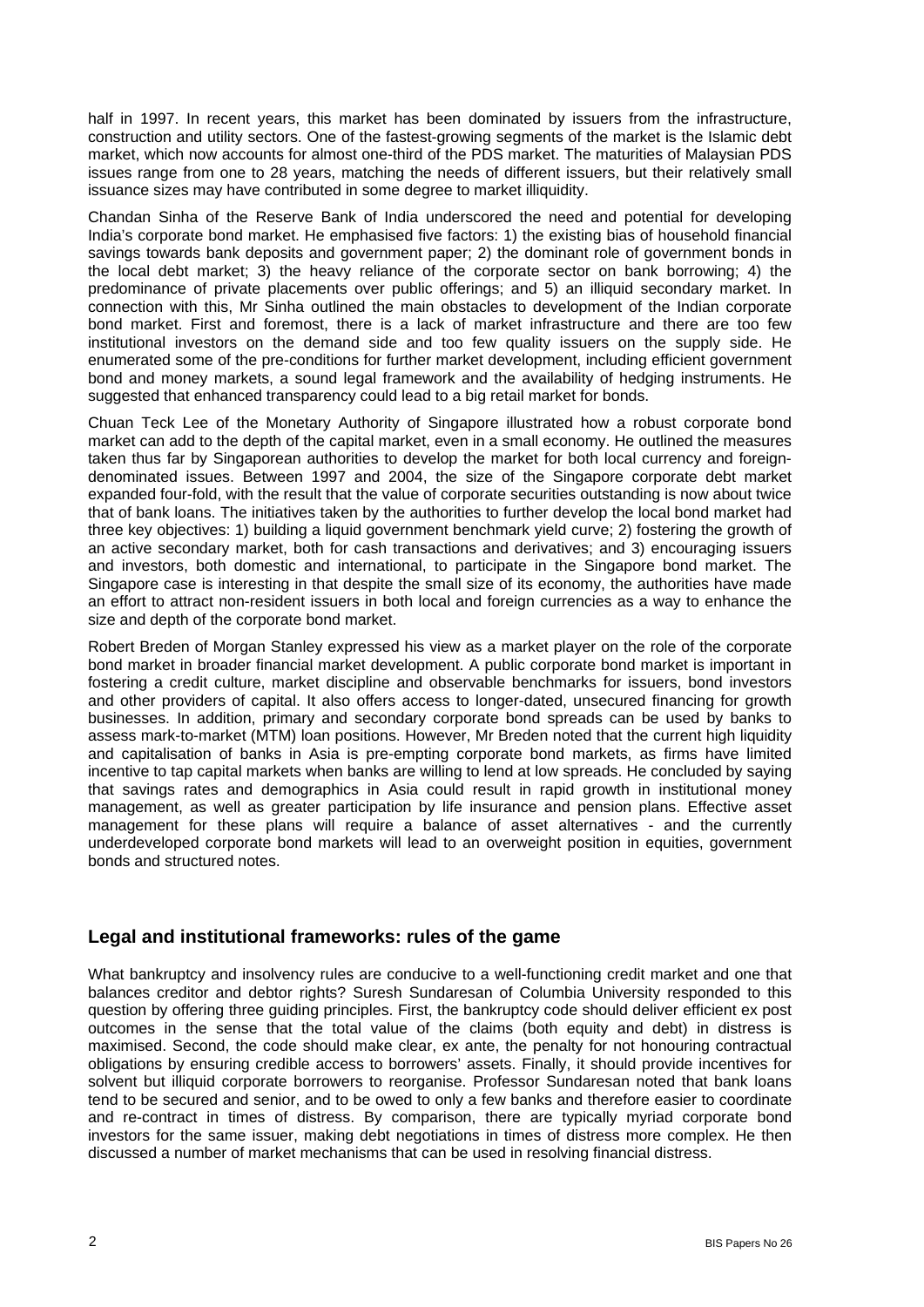Erwin Nierop of the ECB described the European experience of developing corporate bond markets after the introduction of the euro. The establishment of the ECB and the single currency contributed to market development by fostering financial market integration through reduction of issuance costs and currency risks, and the expansion of market size and investor base. However, Mr Nierop pointed out that the euro area still has to contend with 12 effectively distinct financial markets under one currency and one monetary authority - with 12 regulators and legal jurisdictions. More generally, there are 25 separate capital markets within the European Union (EU). Such legal and regulatory fragmentation has limited the gains from market integration. He then reviewed the substantial recent or ongoing efforts and initiatives on the part of the EU and ECB level to harmonise 1) payment systems and other market infrastructures; 2) legislation; 3) regulations; 4) guidelines; 5) collateral policy; and 6) measures to promote financial stability.

Myong-Jong Lee of the Bank of Korea questioned the usefulness of bank guarantees in reducing and pricing credit risks in corporate bond markets. In Korea, the share of issuance of listed corporate bonds guaranteed by banks and other non-bank financial institutions in total issuance fell from 85% in 1997 to less than 1% in 2004. Mr Lee offered three explanations for this sharp decline in the role of guarantees. First, many Korean commercial and merchant banks came under considerable pressure during the Asian crisis, facing tough restructuring challenges in meeting their capital adequacy requirements - which made them extremely reluctant to provide guarantees for corporate bonds. Second, in face of a severe contraction in bank credit, the struggling Korean corporate sector was forced to raise funds from the bond market, even without bank guarantees. Finally, as the financial crisis subsided, domestic interest rates fell, which caused a huge inflow of funds into local investment and trust companies (ITCs), which, in turn, invested heavily in the Korean corporate bond market. Such inflows of funds into the ITCs almost trebled between 1997 and 1999. Mr Lee highlighted that one important ramification of this development has been that corporate bonds in Korea now tend to genuinely reflect underlying corporate credit risk rather than the credit risk of banks, which had been perceived to be implicitly backed by the government.

Mu Huaipeng of the PBC reviewed the challenges of regulatory fragmentation for corporate bond market development in China. There are still two separate bond markets in China: the interbank bond market regulated by the PBC and the securities exchange market regulated by the China Securities Regulatory Commission. Although some 40% of the government bonds are issued and traded in both markets (cross-market issues), other government bonds and most corporate bonds are traded only in one, but not the other (non-cross market issues). These two bond markets have rather different market microstructures, investor bases and custody and clearing systems, making it difficult for investors to arbitrage between them. As if two regulators were not enough, the allocation of quotas for corporate bond issuance is under a third government agency, the National Development and Reform Commission. Mr Mu made the further point that although different markets may meet the diverse needs of different investors and issuers, there should be less segmentation in investors, issuers, fund flows and custodian services between the two bond markets. He then explored a number of policy measures to develop a more unified bond market in China, including the adoption of a multi-layer OTC market microstructure, strengthened market discipline (by enhancing the role of credit rating agencies) and increased information disclosure.

In connection with this, the Malaysian experience showed how reduction in regulatory impediments and enhanced coordination can boost the corporate bond market. With the creation of the National Bond Market Committee, comprised of several agencies and regulators to consolidate regulatory responsibility under one umbrella, the approval process for corporate issuance has been reduced from 9-12 months to no more than 14 days. The size of Malaysia's corporate bond market surged 124 times from 1989 to 2004, and is now approaching 40% of GDP.

Robert Breden commented on the roles of credit derivatives, the Basel II framework and new accounting standards. He suggested that while credit default swap (CDS) markets are now important for corporate bond and loan markets, corporate bond markets will also be critical to the development of credit derivative markets. The Basel II capital treatment will encourage banks to seek credit derivatives to hedge excess exposure to certain credits, and may reduce crowding out in BB-rated credits. Mr Breden argued further that sensible accounting policy, particularly for insurance companies, can help develop a term structure in bond markets. In jurisdictions where there is a mismatch between MTM accounting of assets and policy liabilities, distortions will occur if long-dated liabilities are not marked to market while assets are. Insurance companies will then have a strong incentive to invest in shorter asset maturities, rather than matching their liability streams. In Japan, there was a change in accounting rules that allowed assets to be matched against liabilities, and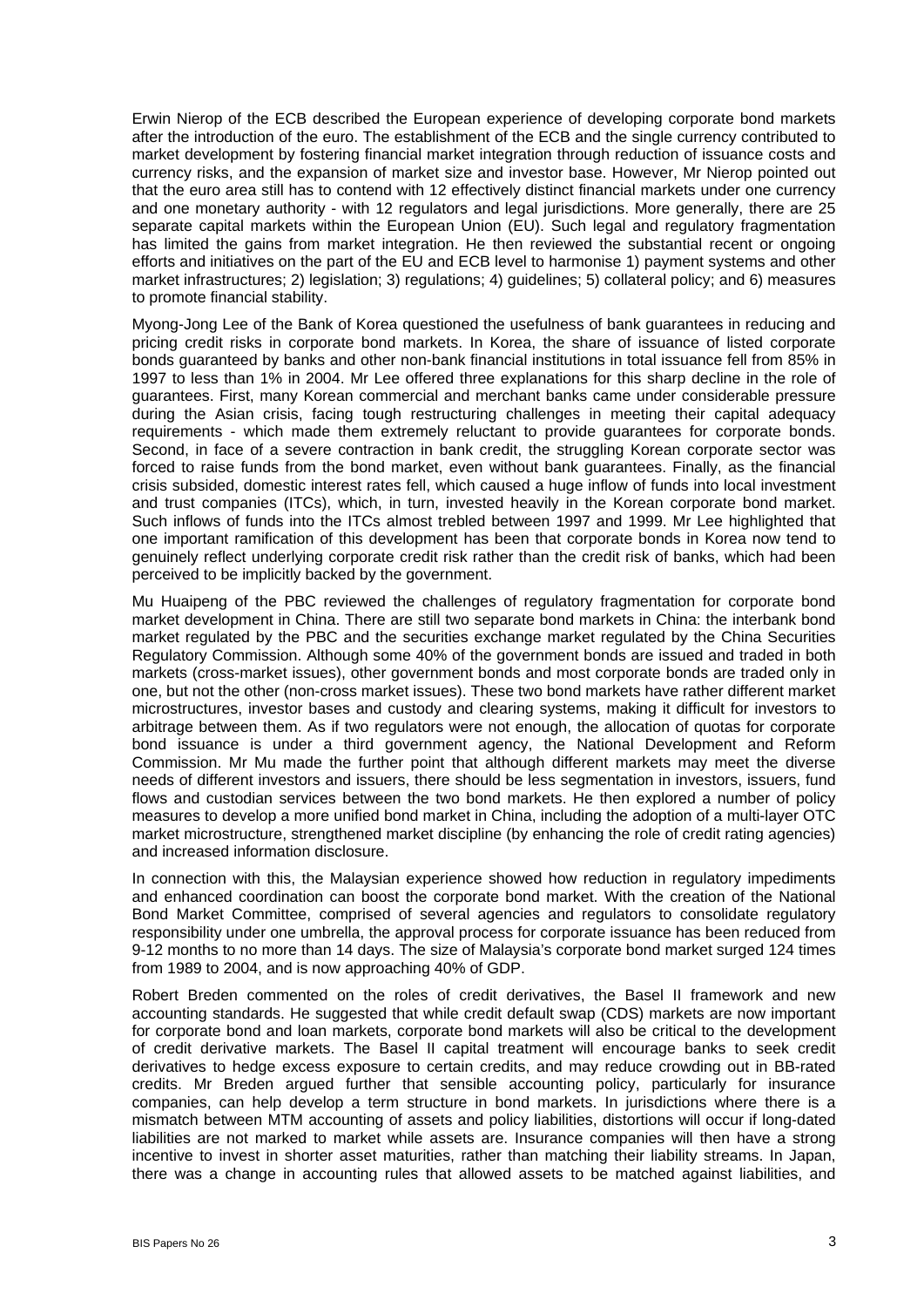exempted this package from MTM accounting. This measure has been instrumental in creating capital market activity in long-term agency, municipal and corporate bonds.

## **Role of information: disclosure, rating agencies and benchmarks**

Mr Lee of the Bank of Korea described the Korean experience in MTM accounting standards and explored the ramifications for the bond market and the local fund management industry. Korea has imposed MTM accounting on bond funds managed by investment trust companies (ITCs) and on trust accounts held at banks, in phases since late 1998. One motivation for the MTM requirement was that the book value method tended to exacerbate the volatility in fund flows in and out of the ITCs, especially during the Asian crisis and during the Daewoo collapse in 1999. Indeed, this volatility was considered to be a major cause of the observed ITC booms and busts over the years. Mr Lee also argued that MTM accounting tends to promote transparency and enhance market liquidity, since investors are better informed about the fair value of the bonds, and have a greater incentive to trade than hold and avoid realising losses. However, practical problems plagued the implementation of the MTM standards, especially with regard to the valuation of illiquid corporate bonds. Korea has now turned to two private pricing agencies that provide bond valuations based on matrix pricing.

Thomas Keller of Moody's Investors Service discussed the role of credit rating agencies in developing corporate bond markets. Based on information provided by issuers and the rating agencies' vast experience in assessing credit risk, these agencies are able to provide opinions on the likelihood that an issuer will meet its obligations. Mr Keller asserted that such opinions often play a role similar to that of a public good, in the sense that they are available publicly and broadly communicated to investors, thus helping to mitigate information asymmetry. It is important to note, though, that current or potential bond issuers pay for rating services, which means that in addition to their strong analytical capability, rating agencies must maintain a high degree of independence and objectivity to avoid conflicts of interest.

Eli Remolona of the BIS Asian Office returned to a question posed by Mr Lee of the Bank of Korea: How do we tell whether market prices reflect good information? Market information about creditors may arrive in various forms: earnings reports, profit warnings, financial press reports and credit analysis by securities houses. Rating agencies help summarise such information and do so in several ways, namely, through rating announcements, outlooks and reviews. While rating announcements tend to be the most deliberate, and, therefore, slowest, rating reviews are typically the most timely, usually signalling rating decisions within the next 90 days. Mr Remolona shared the results of a study on the impact of these announcements on the CDS market. The results suggest that CDS contracts are as liquid as equity in reacting quickly to new information. Reviews by credit agencies generated the strongest reactions in both the CDS and equity markets, followed by outlooks and rating announcements. Moreover, these information releases seem to have a greater impact on credits at the lower end of the investment grade spectrum, reflecting the rules many institutional investors face against investing in speculative grade issues.

### **Market liquidity: microstructure and transparency**

Professor Sundaresan reviewed issues related to the microstructure of fixed income markets in general and the transparency of the corporate bond market in particular. In contrast to government bond markets, corporate bond markets accommodate many issuers, smaller issue sizes and nonstandard contractual terms. Therefore, corporate bond markets tend to be less liquid than government securities markets, and institutional investors tend to dominate in the corporate bond markets. Moreover, highly rated firms typically differentiate themselves from others in terms of primary and secondary arrangements, resulting in different levels of market transparency. For instance, highquality short-term commercial paper normally requires lower information production than high-yield bonds. In the primary market, underwriting procedures, targeted investor bases and disclosure requirements differ between public bond issues and unregistered issues. As for the secondary market, the main questions concern what the appropriate standards for pre-trade and post-trade transparency are, and what arrangements for collateralised lending should be adopted.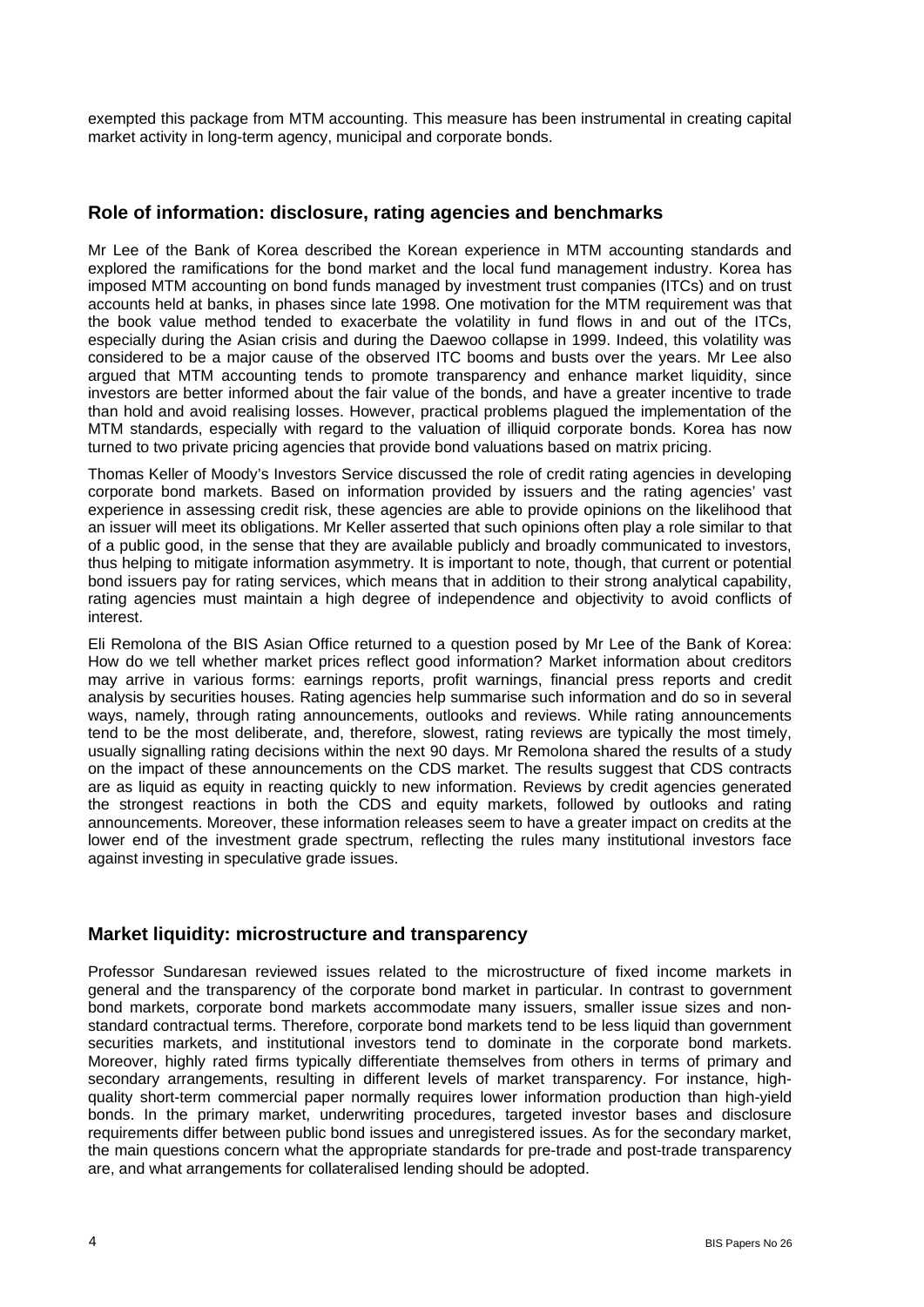Nestor Espenilla of the Bangko Sentral ng Pilipinas focused on the Philippine experience of market microstructure and transparency. He emphasised the importance of transparency for market discipline, investor confidence and market liquidity. Until recently, the Philippine debt market had been plagued by fragmentation, inefficient price discovery and lack of transparency. He discussed the efforts to establish the Philippine Fixed Income Exchange as an integrated electronic trading platform for debt securities trading and settlement. This new integrated infrastructure is intended to promote market transparency, efficiency, liquidity and reliability, and is designed to cover all debt securities and accommodate different market microstructures. It will be a centralised market with exchange participation rights, freedom of investors to choose brokers, transparent pricing and a securities lending programme. Mr Espenilla also raised the question of how realistic it is to expect multiple market-makers to provide liquidity in corporate bonds and whether dealers should be required to reveal information on transactions. Finally, he raised the question of whether there is an advantage in having a regional clearing system.

Amy Edwards of the US Securities and Exchange Commission examined issues surrounding posttrade transparency, especially in light of the US experience of its Trade Reporting and Compliance Engine (TRACE) system. Introduced in 2003, TRACE requires that OTC trades in corporate bonds be reported within 15 minutes of the transaction. Since then, market liquidity has improved considerably, and her own research shows that such transparency lowers transaction costs dramatically. More generally, post-trade transparency benefits investors and helps regulators with their market oversight responsibilities. Ms Edwards noted, however, that it is important to keep in mind that requiring transparency does not mean imposing a particular market microstructure.

Pongpen Ruengvirayudh of the Bank of Thailand talked about the Thai experience with regard to information disclosure and transparency in the Bangkok secondary bond market. The Thai bond market has expanded considerably since the Asian crisis, with the total amount of bonds outstanding rising from 4% of GDP in 1997 to 42% in 2004. Nevertheless, government bonds still dominate the market and fragmented settlement systems impede its development. Additional constraints facing the Thai corporate bond market include a lack of quality issuers and inadequate market infrastructure. The market has two main trading platforms: the auto-matching Bond Electronic Exchange and the OTC market. An electronic trading platform designed to accommodate different trading structures will be introduced in 2006. The new system is expected to overcome some of the market impediments. A more reliable benchmark government bond yield curve is also expected to promote corporate bond market development.

The question of how important other fixed income markets and foreign exchange markets are for the efficient functioning of corporate credit markets was the focus of a presentation by Ric Battelino of the Reserve Bank of Australia. He drew three lessons from the Australian experience. First, the easiest way to develop fixed income markets is to start with the government bond market, since it is more liquid and conducive to infrastructure development and can provide a benchmark yield curve for the broader credit market. Second, once broadly based credit markets have developed, it is possible to scale back the government bond market without doing much damage to the markets generally, a possibility demonstrated by Australia during its recent episode of large fiscal surpluses. Third, it is important to have a free and open foreign exchange market, and preferably a floating exchange rate. The key considerations here are that a deep currency swap market encourages foreign issuers to tap, and foreign investors to invest in, the domestic market, while it allows domestic issuers to tap the overseas market and domestic investors to hedge their overseas investments. For a relatively small economy like Australia, a deep currency swap market is of even greater importance.

#### **Central banks and corporate bond market development**

To set the stage for discussing the role of central banks, Hibiki Ichiue of the Bank of Japan (BoJ) surveyed the broader Japanese credit market, including the local corporate bond market, the Samurai bond market, syndicated loans, securitisation and credit derivatives. Bank loans still dominate Japan's credit market, but the corporate bond market expanded during the financial crisis. Mr Ichiue suggested that local and international credit agencies, as well as paperless bonds to be introduced in 2006, will promote corporate bond market development. One key factor influencing the credit market in Japan is the significant savings surplus, which has kept credit spreads rather narrow, with the result that the corporate bond market is dominated by domestic investors. The Samurai bond market and cross